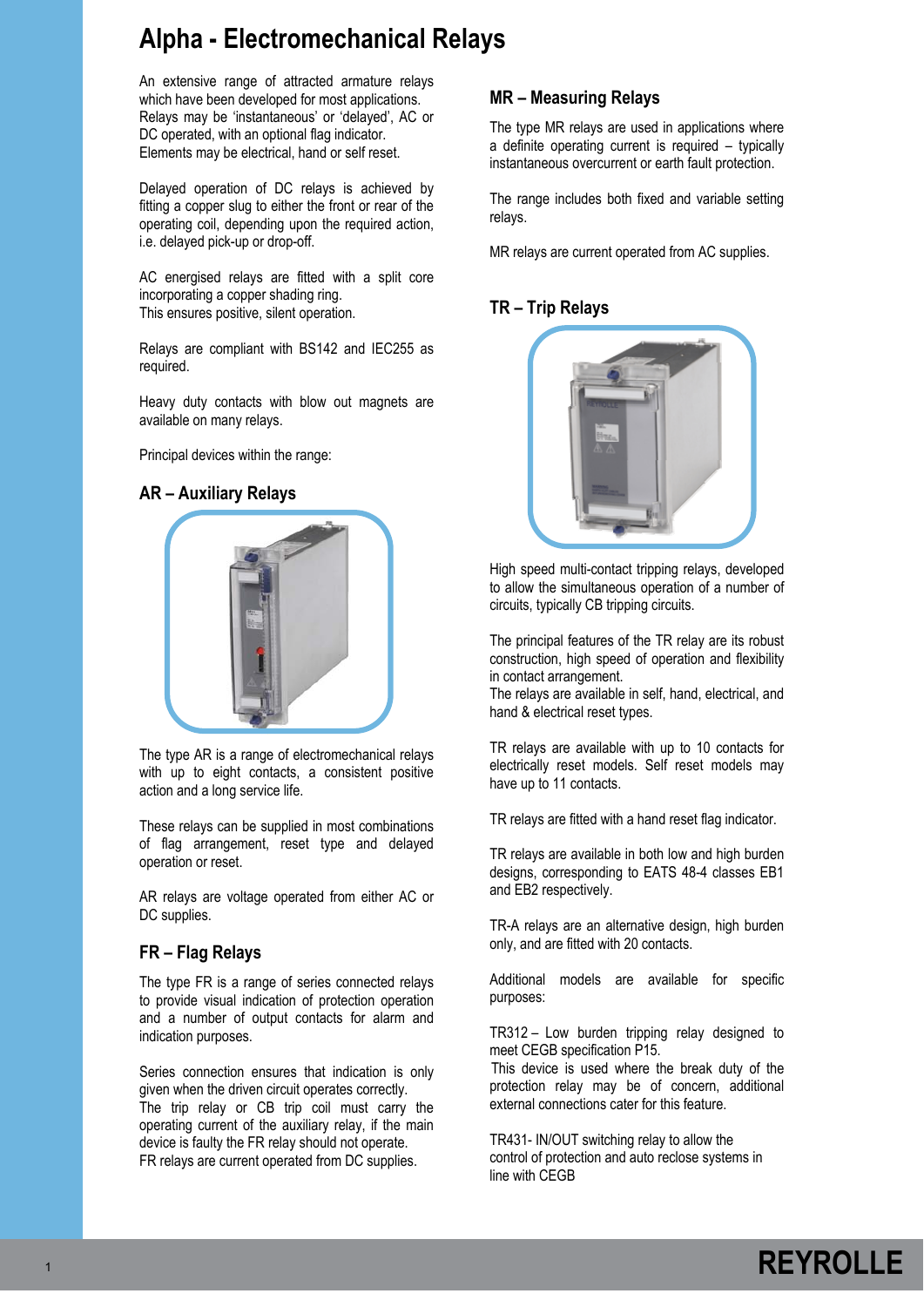specification TDM 5/11.

TR512 - Protection unstabilising relay to CEGB Specification P11. No flag indicator fitted.

TR901 - High burden relay with two position flag indicator, typically used as a position follower relay for switchgear.

TR relays are voltage operated from DC supplies.

### **VR – Voltage Relays**

The type VR relays are used in applications where a definite operating voltage is required – typically under or overvoltage protection.

The range includes both fixed and variable setting relays.

The relays are fitted with a flag indicator, reverse acting on undervoltage relays.

VR relays are voltage operated from either AC or DC supplies.

### **XR – Function Specific Relays**



XR101 & XR102 – High speed, low burden relays for intertrip duty. No flag indicator is fitted.

XR105 & XR106 - Interposing relays for the remote control of switchgear & associated equipment. XR relays have a high level of AC immunity and are capable of operation on pilot circuits of up to 200Ohms loop resistance. A flag indicator is fitted to the XR106, the XR105 is not flagged.

XR152 & XR153 - DC supply supervision relays, typically used for supply & fuse supervision of protection systems -the element has a 100mS dropoff delay. Relays are fitted with a reverse acting flag, on XR152 this is self reset, on XR153 it is hand reset.

XR250 to XR351- Trip circuit supervision relays. Used to monitor the health of CB trip coils (or trip relays coils), there are a number of schemes which may be used with varying levels of supervision and complexity.

XR309 - Ferroresonance detector relay. The XR309 relay provides detection of a system ferroresonant condition and is compliant with CEGB TPS 12/90 and NGTS 2.15.

Please refer to the individual product information for further details.

### **RELAY CASES**

The standard enclosure for the above relays is a panel mount, 'Epsilon' type case. Case widths will vary with the product.

Type AR 101, any type XR 105 Relays are available in a channel mounted plug-in case, specifically for use inside control & relay panels. These relays may have a maximum of four contact pairs and are not fitted with a flag indicator.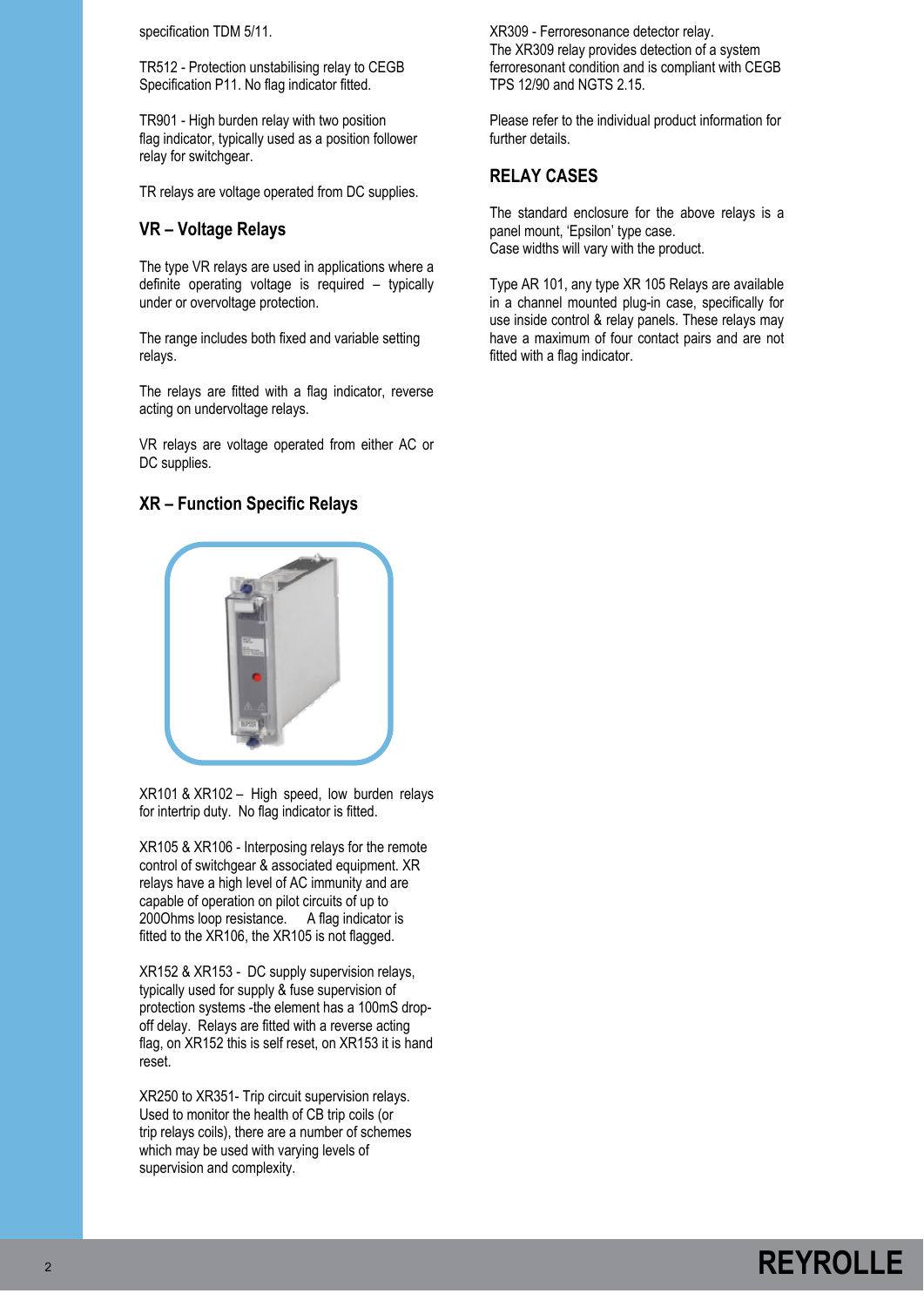# **Multi-contact Auxiliary Relay 7PG11 - AR**

# **FEATURES**

- Consistent positive action
- Robust design for a long, reliable, service life

### **DESCRIPTION**

Type AR relays are a range of electro-mechanical relays with up to 8 contacts and complying to BS142. They can be supplied in most combinations of contact, flag and reset arrangements and with a fixed time delay. Heavy duty contacts are available on most models.

The relays are identified by a series of numbers and letters which define important relay features as follows:

| <b>First Digit</b>              | Second Digit<br>Type of flag |                                                                                                               | <b>Third Digit</b><br>Type of contact<br>reset |                                                                                        |
|---------------------------------|------------------------------|---------------------------------------------------------------------------------------------------------------|------------------------------------------------|----------------------------------------------------------------------------------------|
| Number<br>identical<br>elements | 0<br>2<br>3<br>4             | No flag<br>Hand reset flag<br>Hand reset reverse<br>acting<br>Self reset flag<br>Self reset reverse<br>acting | 2<br>3<br>4<br>6                               | Self reset<br>Hand reset<br>Electrical &<br>hand<br>Hand & self<br>Electrical<br>reset |

Suffix letters are used to identify further features: **Suffix D** – indicates a relay fitted with a suppression diode across the coil to reduce the effects of the back emf which occurs on switch-off.

**Suffix SB** – identifies a relay with a series break contact to cut-off the operating coil, thus the relay burden becomes zero after operation of this contact. Only available with AR relays which have hand reset contacts.

| Type          | Number of<br>Contacts | Flag Reset | Contact<br>Reset |
|---------------|-----------------------|------------|------------------|
| AR101         | 2.4.6 or 8            |            | Self             |
| AR103         | 4.6 or 8              |            | Elec & Hand      |
| AR111         | 2.4.6 or 8            | Hand       | Self             |
| AR112         | 2.4.6 or 8            | Hand       | Hand             |
| AR113         | 4, 6 or 8             | Hand       | Elec & Hand      |
| AR114         | 4 or 6                | Hand       | Hand & Self      |
| AR121         | $2.4.6$ or $8$        | Hand*      | Self             |
| AR124         | 4 or 6                | Hand*      | Hand & Self      |
| AR131         | 2.4 or 6              | Self       | Self             |
| AR133         | 2. 4 or 6             | Self       | Elec & Hand      |
| AR141         | $2.4$ or $6$          | Self*      | Self             |
| AR101T        | 2.4 or 6              |            | Self             |
| <b>AR111T</b> | 2. 4 or 6             | Hand       | Self             |
| <b>AR112T</b> | 2.4 or 6              | Hand       | Hand             |
| <b>AR121T</b> | 2.4 or 6              | Hand*      | Self             |
| AR131T        | 2 or 4                | Self       | Self             |
| AR141T        | $2$ or $4$            | Self*      | Self             |

Table 1. Model range. \*indicates a reverse acting flag (indication on de-energisation)

**Suffix T** – identifies time delayed relays. The reference is completed by adding a code number, see operating time.

The following comments are provided as a guide to the various features of type AR relays.

**AR - 1** Up to 7 self reset contacts, flag follows contact operation , in any combination of normally open or normally closed as required.

**AR - 2** Up to 8 self reset contacts, flag follows contact operation, in any combination of normally open or normally closed as required.

**AR - 3** Electrical and hand set contacts supplied with a contact reset mechanism in the relay case cover.

**AR - 4** Hand and self reset contacts, can be supplied with 2 hand reset contacts and a maximum of 4 self reset contacts. All the contacts may be either normally open or normally closed.

**AR – 3 & 6** Reset coils are short time rated, we recommend that reset circuits include a normally open (cut-off) contact.

### **TECHNICAL INFORMATION**

Rated voltage Vn Standard ratings:

12V, 24V, 30V, 50V, 125V, 240VAa.c.

63.5V, 110V, 220V, 240Vd.c.

Time delay relays are available for d.c. voltages. Operating range:

D.C. 70% to 115% of rated voltage.

A.C. 80% to 110% of rated voltage.

### **Burden**

Burden is 3 to 5W/VA depending upon the rating. In case of rectified a.c. relays the power factor is nominally 0.96.

### **Operating time**

Instantaneous operation

Operating times can vary depending upon the number and configuration of the contacts and flag arrangement, typically 25ms at rated voltage, and a range of between 10ms and 50ms. Time delay operation

|                          | Time delay relays, maximum numbers of contacts                                          |   |   |                |  |  |  |
|--------------------------|-----------------------------------------------------------------------------------------|---|---|----------------|--|--|--|
|                          | Delay on de-energisation                                                                |   |   |                |  |  |  |
| Suffix                   | AR101T, AR111T,<br>AR<br>Nominal<br>AR<br><b>AR112T, AR121T</b><br>131T<br>141T<br>time |   |   |                |  |  |  |
| T <sub>1</sub>           | up to 100ms                                                                             | 6 |   |                |  |  |  |
| T <sub>2</sub>           | 101 to 200ms<br>6<br>Δ<br>4                                                             |   |   |                |  |  |  |
| T <sub>3</sub>           | 201 to 300ms                                                                            | 4 | 2 | $\overline{2}$ |  |  |  |
| T <sub>4</sub>           | 301 to 400ms<br>2<br>ΝA<br>ΝA                                                           |   |   |                |  |  |  |
| Delay on energisation    |                                                                                         |   |   |                |  |  |  |
| T6<br>6<br>50ms max<br>6 |                                                                                         |   |   |                |  |  |  |

Delays are set at nominal voltage and within the range of 80% to 100% of nominal time.

\*number of elements Table 2. A guide to relay case accommodation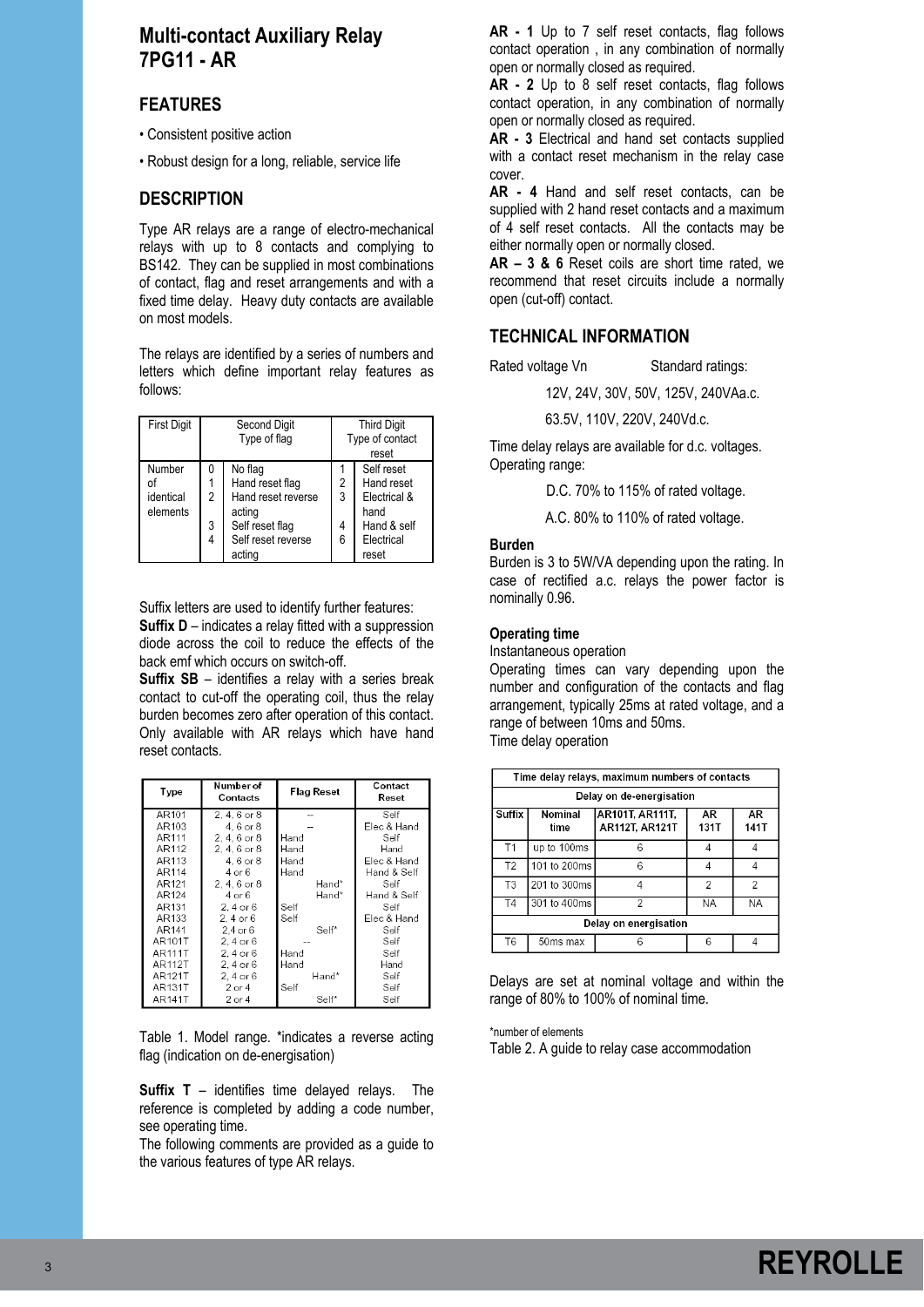### **Contact arrangements**

Normal duty contact Ratings

Make and carry continuously: 1250VA a.c. or 1250W d.c. with limits of 660V and 5A

Make and carry for 3 seconds: 7500VA a.c. or 7500W d.c. with limits of 660V and 30A

Break:

1250VA a.c. or 100W resistive d.c. or 50W inductive  $(L/R = 0.04)$  d.c. with limits of 250V and 5A Maximum rate of operation, 600 per hour.

Heavy duty contacts

Heavy duty contacts are available for d.c. circuits, contact ratings and break duty curves are available on request.

Thermal withstand 1.15Vn continuously. Not less than 1.3Vn for 10 seconds

# **ENVIRONMENTAL**

| Temperature | IEC 68-2 and BS2011(1977)                            |
|-------------|------------------------------------------------------|
| Operating   | -10 $\mathrm{^{\circ}C}$ to +55 $\mathrm{^{\circ}C}$ |
| Storage     | -25 $\mathrm{^{\circ}C}$ to +70 $\mathrm{^{\circ}C}$ |
| Humidity    | IEC 68-2-3 56 days at 95%                            |
|             | RH and +40°C                                         |
| Vibration   | IEC 255-21-1                                         |

Shock and bump IEC 255-21-2 Relays meet the requirements with respect to shock and bump testing for class 1 severity.

Operational/Mechanical life Relays will withstand in excess of 10,000 operations Insulation IEC 255-5

Relays will withstand: 5kV 1.2/50μs waveform as IEC255-4 Appendix E 2kV rms 50HZ for 1 minute (2.5kV for 1s) between all terminals and earth. 1kV rms 50HZ for 1 minute across normally open contacts to IEC255-5 and BS142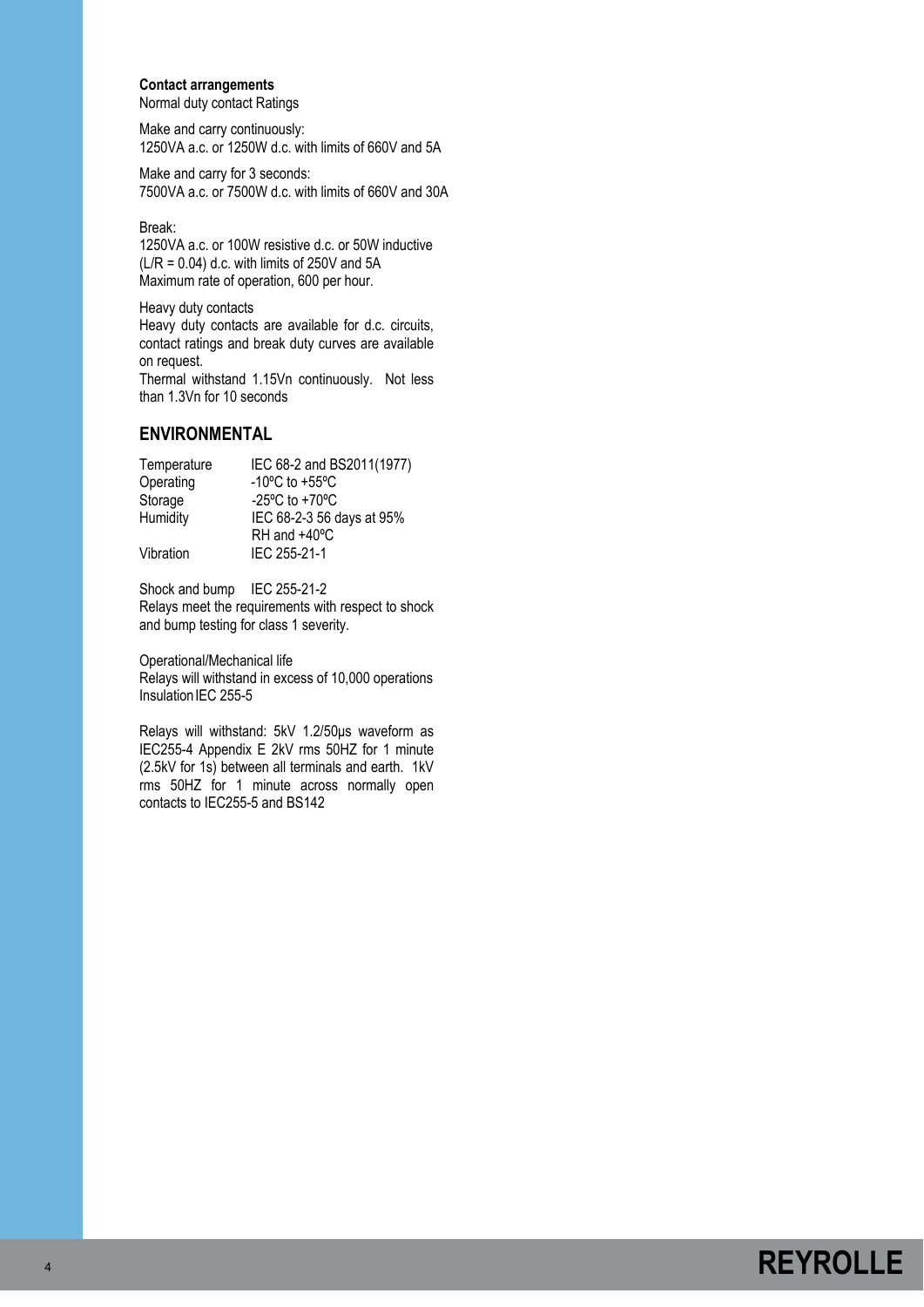# **Flag Relay – FR**

### **FEATURES**

- Easy to test and maintain
- Comply with IEC255, BS142

### **APPLICATIONS**

Type FR relays are intended for use in series with high burden tripping relays or circuit breaker trip coils to provide repeat contacts.

Instantaneous drop-off FR relays are intended for application with self reset and delayed drop-off (40 – 60ms characteristic) trip relays. Time delayed drop-off FR relays are intended for application with instantaneous cut-off trip relays, or with circuit breaker trip coils.

### **DESCRIPTION**

Type FR relays have d.c. current operated coils, with a consistent, positive action, and long service life. Operating coils are selected to meet each application.

It is anticipated that most applications will be for one FR relay in series with one TR2\*\* high burden trip relay.

#### **Model range a.c. current**

- FR101 Self reset contacts, no flag
- FR101T Self reset contacts, no flag, delay on drop-off
- FR111 Self reset contacts and hand rest flag
- FR111T Self reset contacts, hand reset flag and delay on drop-off
- FR112 2 self reset and two hand reset contacts and hand resetflag<br> $FR2***$  - 2 element versions
- 2 element versions of above models

### **TECHNICAL INFORMATION**

| Auxiliary supply Vx | As required                    |
|---------------------|--------------------------------|
| Operating range     | 50% to 120% of Vx              |
| <b>Burden</b>       | Dependant upon setting         |
| Volts drop          | FR111 5% of Vx,                |
|                     | FR111T 13% of Vx               |
| Thermal withstand   | 10 x Vx for 10 seconds         |
|                     | FR1114 x Vx                    |
|                     | FR111T continuous              |
| Timing              | Operating time at Vx typically |

FR111 25ms, FR111T 8ms.Delay on drop-off (FR111T) 50ms max

Influence on trip relay, typical increases in operating times are FR111, 1ms, FR111T, 2ms

Accuracy Is + 10%

#### **Contact arrangements**

Up to 4 contacts in any combination of normally closed, or, 2 self and 2 hand reset contacts either normally open or normally closed.

### **Contact Ratings**

Make and carry continuously: 1250VA a.c. or 1250W d.c. with limits of 660V and 5A

Make and carry for 3 seconds: 7500VA a.c. or 7500W d.c. with limits of 660V and 30A

Break: 1250VA a.c. or 100W resistive d.c. or 50W inductive( $L/R = 0.04$ ) d.c. with limits of 250V and 5A Indication:

### **ENVIRONMENTAL**

| Temperature                 | IEC 68-2-1 & 2                                       |
|-----------------------------|------------------------------------------------------|
| Operating                   | -10 $\mathrm{^{\circ}C}$ to +55 $\mathrm{^{\circ}C}$ |
| Storage                     | -25 $\mathrm{^{\circ}C}$ to +70 $\mathrm{^{\circ}C}$ |
| Humidity                    | IEC 68-2-3                                           |
| 56 days at 95% RH and +40°C |                                                      |
| Vibration                   | IEC 255-21-2                                         |

The relays comply with the requirements of BS142, section 1.5.1. 1989, class 1 Shock and bump IEC 255-21-2

Relays meet the requirements with respect to shock and bump testing for class 1 severity.

#### **Operational/Mechanical life**

Relays will withstand in excess of 10,000 operations Insulation IEC 255-5

Relays will withstand:

- 5kV 1.2/50μs 0.5j between all terminals and case earth and between adjacent terminals
- 2kV rms 50HZ for 1 minute between all case terminals connected together and the case earth and between independent circuits
- 1kV rms 50HZ for 1 minute across normally open contacts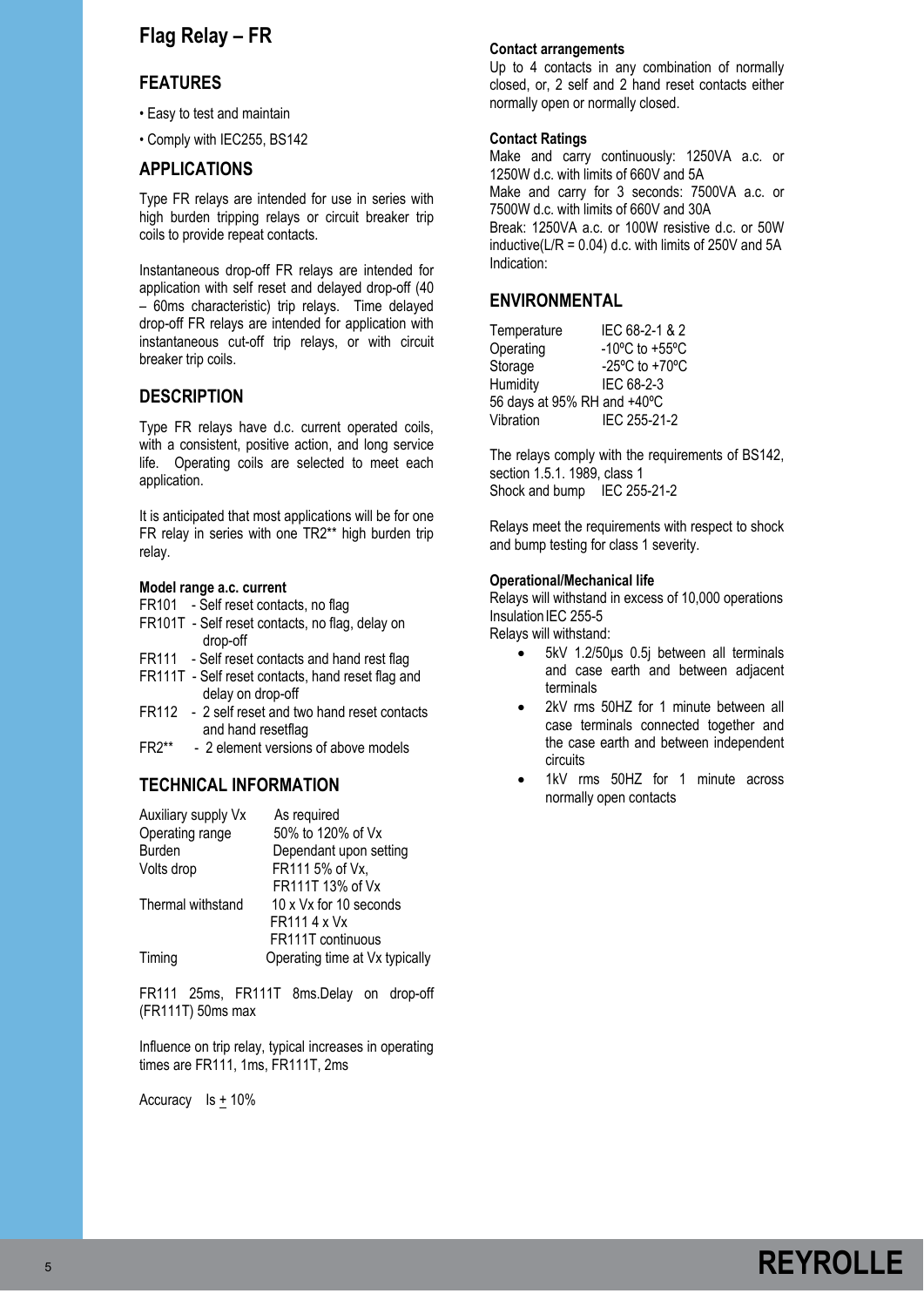

Fig.1. Typical single element relay wiring Fig.2. Typical two element relay wiring

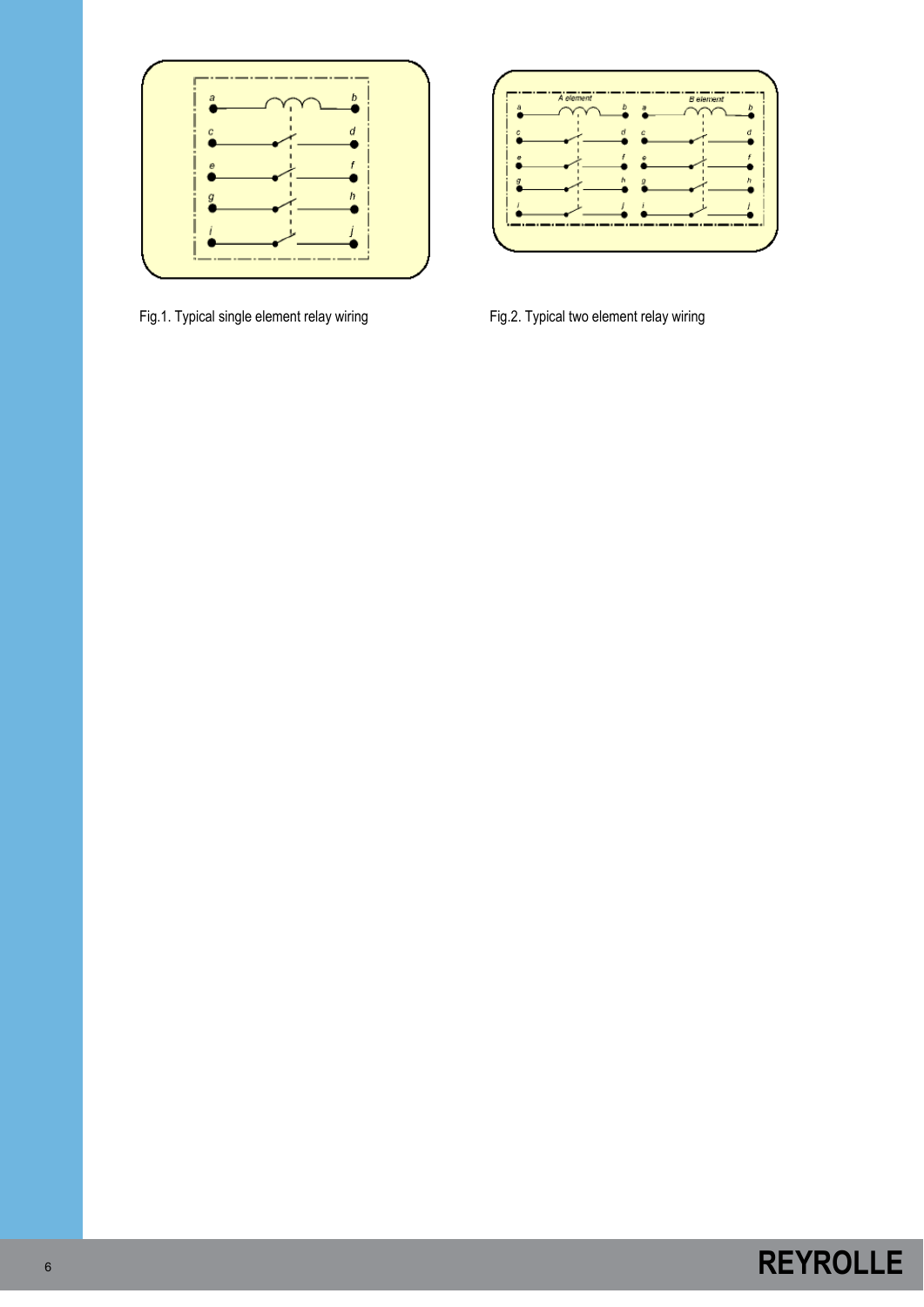# **Measuring Relay 7PG19 – MR**

# **FEATURES**

• Easy to test and maintain

• Fixed or plug bridge settings

# **APPLICATION**

Type MR relays are intended for use where a precise level of a.c. current is required to operate the relay. Type MR relays are robust and reliable in operation, suitable for instantaneous overcurrent or earth fault protection and/or in conjunction with other protection systems or plant.

# **DESCRIPTION**

Type MR relays use the same electro-mechanical assemblies as type AR family of relays with a specific operating point. Type MR relays have a consistent positive action, a long service life and comply with BS142.

### **Model range a.c. current**

MR101 Single element, no flag, self reset contacts MR111 Single element, hand reset flag, self reset contacts

MR102 Single element, no flag, self reset contacts MR112 Single element, hand reset flag, self reset contacts

When three pole versions are required and supplied the type reference becomes MR3\*\*.

# **TECHNICAL INFORMATION**

Fixed settings (MR101, MR111) Is Fixed setting relays are factory-set to a specific operating point (Where a range is shown this indicates the relay coil operating range.) 0.1A 0.2A 0.25A to 0.33A 0.4A to 0.5A 0.8A to 1.0A 2A to 2.5A 5A Variable setting (MR102 & MR112) Is Adjustable using a 7 step plug bridge. 0.1A to 0.4A 0.5A to 2A

Burden – Typically 3VA at the setting. Thermal withstand (continuous) 2 x Is Accuracy Is +5% Contact arrangements MR101 and MR111 2NO, 2NO + 2NC or 4NO MR102 & MR112 2NO, 2NO +2NC or 4NO

### **Contact ratings**

Make and carry continuously: 1250VAa.c or 1250Wd.c. with limits of 660V and 5A

Make and carry for 3 seconds: 7500VAa.c. with limits of 660V and 30A Break: 1250VA a.c. or 100W resistive d.c. or 50W inductive  $(L/R = 0.04)$  d.c. with limits of 250V and 5A

Indication MR111 and MR112 The types MR111 and MR112 has a mechanically operated hand reset flag.

### **ENVIRONMENTAL**

Temperature IEC 68-2-1 & 2<br>Operating 10°C to +55°C  $-10^{\circ}$ C to  $+55^{\circ}$ C Storage -25°C to +70°C Humidity IEC 68-2-3 56 days at 95% RH and +40ºC Vibration IEC 255-21-2

The relays comply with the requirements of BS142, section 1.5.11 1989, class 1 Shock and bump IEC 255-21-2

Relays meet the requirements with respect to shock and bump testing for class 1 severity.

Operational/Mechanical life

Relays will withstand in excess of 10,000 operations Insulation: IEC 255-5

Relays will withstand:

- 5kV 1.2/50μs 0.5j between all terminals and case earth and between adjacent terminals
- 2kV rms 50HZ for 1 minute between all case terminals connected together and the case earth and between independent circuits
- 1kV rms 50HZ for 1 minute across normally open contacts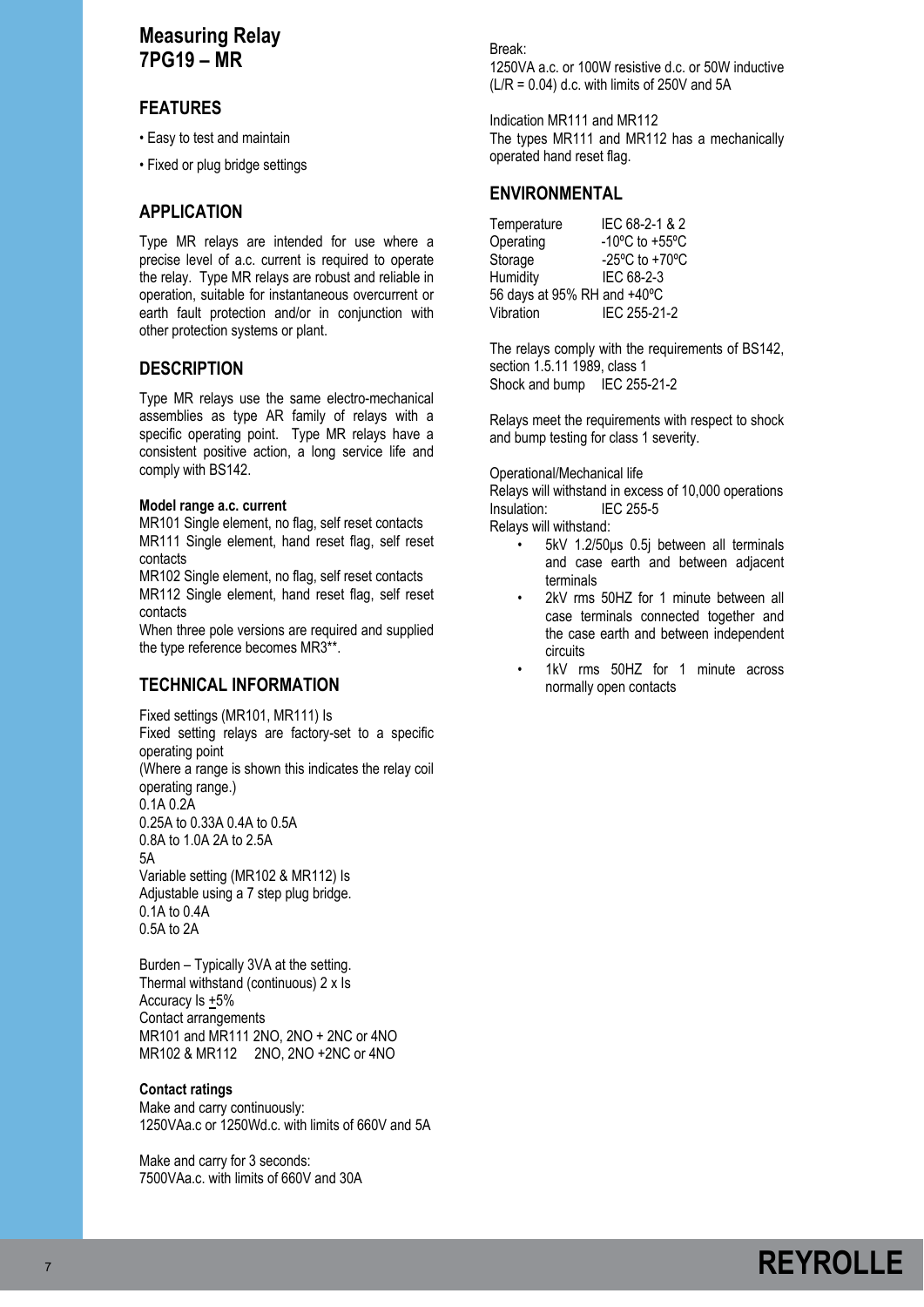# **High Speed Tripping Relays 7PG15 - TR**

# **FEATURES**

- High speed, positive action
- Can be supplied in modular and drawout type case
- Robust design for a long, reliable service life

## **DESCRIPTION**

Type TR relays are a range of multi-contact attracted armature relays designed to both IEC 255-5 and to BS142. A wide range of models is available to meet the requirements of the electric supply industry.

| TR1-- | Low burden to ESI 48-4 EB1 & NGTS  |
|-------|------------------------------------|
|       | 3.6.15, ESI 1.                     |
| TR2-- | High burden to ESI 48-4 EB2 & NGTS |
|       | $3.6.15$ , ESI 2.                  |

TR312 NGC (CEGB) P15. (low burden trip relay)

TR431 NGC (CEGB) TDM 5/11. (switching relay)

TR512 NGC (CEGB) P11 1978. (unstabilising relay)

Table 1 overleaf shows the standard relays available.

#### **Low burden, TR1 series**

Type TR1 relays are suitable for application for tripping and auxiliary duties where immunity to capacitance discharge is not required. These relays are not intended for use with current operated series follower relays.

### **High burden, TR2 series**

High burden relays with immunity to capacitance discharge currents. They are also suitable for certain applications where they are remote from the initiation signal.

A high burden also permits reliable operation of current operated series repeat relays. TR relays can be provided with a time delayed economy feature, either instantaneous or time delayed, see Table1.

### **Low burden relay, TR312**

Designed to meet the requirements of P15, this is an electrically reset relay (no flag indicator) with additional terminals in the economy circuit to enable a direct connection to the dc supply.

This arrangement allows a reduction in the break duty of the initiating contact.

### **Switching relay, TR431**

Designed to meet the requirements of TDM 5/11, this is an electrically reset relay with a flag indicator which follows the contact operation. These relays are intended to switch protection and auto reclose equipment in and out of service when controlled over pilot wires from a remote point. They are

intended to operate from a remote 50V d.c. battery with a pilot loop resistance of up to 200 ohms.

### **Protection unstabilising relay, TR512**

Designed to meet the requirements of P11, this is a self reset relay without a flag indicator.

#### **Special purpose relays, TR9 series**

This designation identifies TR relays designed to meet a special purpose e.g. TR901 is a high burden repeat relay, a type TR231 with a 2 position flag indicator.

### **TECHNICAL INFORMATION**

TR1 and TR2 relays

Operating time 10ms at rated voltage Rated voltage Vn 24V, 30V, 48V, 125V, 240V d.c. Note: 24V and 240V ratings are not part of ESI 48-4

Operating range 50% to 120% of rated voltage Operating coils of self-reset and economy cut-off relays are rated at 120% of rated voltage. All other operate and reset coils are short time rated well in excess of the operating time of their cut-off contacts. Self-reset relays will reset at not less than 5% rated voltage.

Nominal burdens

| Rated voltage V d.c. | TR1-- | $TR2-$ |
|----------------------|-------|--------|
| 30                   | 43    | 13     |
|                      | 46    | 52     |
| 125                  |       | 127    |
| Reset coil           |       |        |

Relays with economy circuits reduce to approximately 7W

Contacts - all models

Number of contacts see Table 1.

### Ratings

Make and carry continuously: 1250VAa.c. or 1250Wd.c. within limits of 660V and 5A

Make and carry for 3 seconds:

7500VAa.c. or 7500Wd.c. within limits of 660V and 30A

#### Break:

1250VAa.c. or 100W (resistive) d.c. or 50W (inductive) d.c. within limits of 250V and 5A

Indication:

TR1 and TR2 relays have a hand reset mechanical flag indicator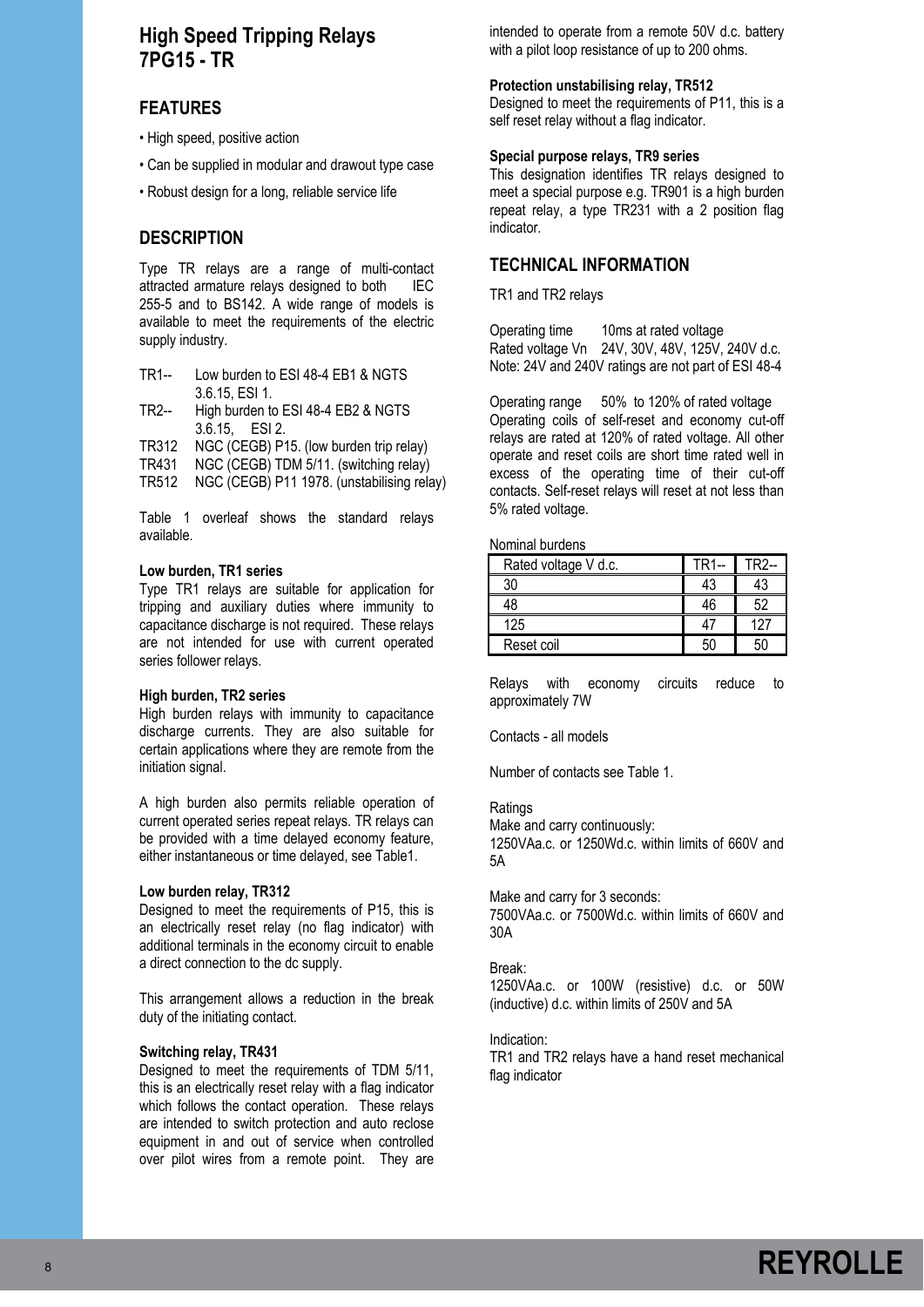| Type              | No. of<br><b>Contacts</b> | Contact<br>Reset     | Operating<br>coil cut-off | Specification Burden      |      | Case<br><b>Size</b> |
|-------------------|---------------------------|----------------------|---------------------------|---------------------------|------|---------------------|
| <b>TR112</b>      | 7 or 11                   | Self                 | Economy                   | EB <sub>1</sub>           | l ow | 4                   |
| TR <sub>121</sub> | 7 or 11                   | Hand                 | Instantaneou<br>s         | EB <sub>1</sub>           | Low  | 2                   |
| TR <sub>131</sub> | 6 or 10                   | Electrical           | Instantaneou<br>s         | EB <sub>1</sub>           | Low  | $\overline{2}$      |
| TR141             | 6 or 10                   | Hand &<br>Electrical | Instantaneou<br>s         | EB <sub>1</sub>           | Low  | $\overline{c}$      |
| TR212             | 6 or 10                   | Self                 | Economy                   | EB <sub>2</sub>           | High | 4                   |
| TR214             | 5 or 10                   | Self                 | Economy<br>2s delay       | EB <sub>2</sub>           | High | 4                   |
| TR221             | 7 or 11                   | Hand                 | Instantaneou<br>Ś         | EB2                       | High | $\overline{2}$      |
| TR223             | 7 or 11                   | Hand                 | 40/60ms<br>delay          | EB2                       | High | 4                   |
| TR <sub>231</sub> | 6 or 10                   | Electrical           | Instantaneou<br>s         | EB2                       | High | $\overline{2}$      |
| TR233             | 6 or 10                   | Electrical           | 40/60ms<br>delay          | EB2                       | High | 4                   |
| TR241             | 6 or 10                   | Hand &<br>Electrical | Instantaneou<br>s         | EB <sub>2</sub>           | High | $\overline{2}$      |
| TR243             | 6 or 10                   | Hand &<br>Electrical | 40/60ms<br>delay          | EB <sub>2</sub>           | High | 4                   |
| <b>TR312</b>      | 5                         | Self                 | Economy                   | NGC P15                   | Low  | 4                   |
| TR431             | $\overline{7}$            | Electrical           | s                         | Instantaneou NGC TDM.5/11 | Low  | 4                   |
| <b>TR512</b>      | 6                         | Self                 | Economy                   | NGC P11                   | High | 4                   |
| <b>TR901</b>      | 10                        | Electrical           | Instantaneou<br>s         | EB <sub>2</sub>           | High | $\overline{c}$      |

Table 1

### **ENVIRONMENTAL**

**Temperature** IEC68-2-1/2 and BS2011 (1977)<br>Operating -10°C to +55  $-10^{\circ}$ C to  $+55^{\circ}$ C Storage  $-25^{\circ}$ C to +70 $^{\circ}$ C Humidity IEC 68-2-3 56 days at 95% RH and 40°C Vibration IEC 255-21-1 Class I.

Shock and bump IEC 255-21-2 and BS142, 1.5.2 (1989)

Relays meet the requirements with respect to shock and bump testing for Class 1 severity.

### **Operational/mechanical life**

Relays will withstand in excess of 10,000 operations, within the maximum contact loading specified.

### **Insulation**

Relays will withstand:

- 5kV 1.2/50µs waveform as IEC 255-4
- 2kV rms 50Hz for 1minute (2.5kV for 1s) between all terminals and earth
- 1kV rms 50Hz for 1 minute across normally open contacts to IEC 255-5 and BS142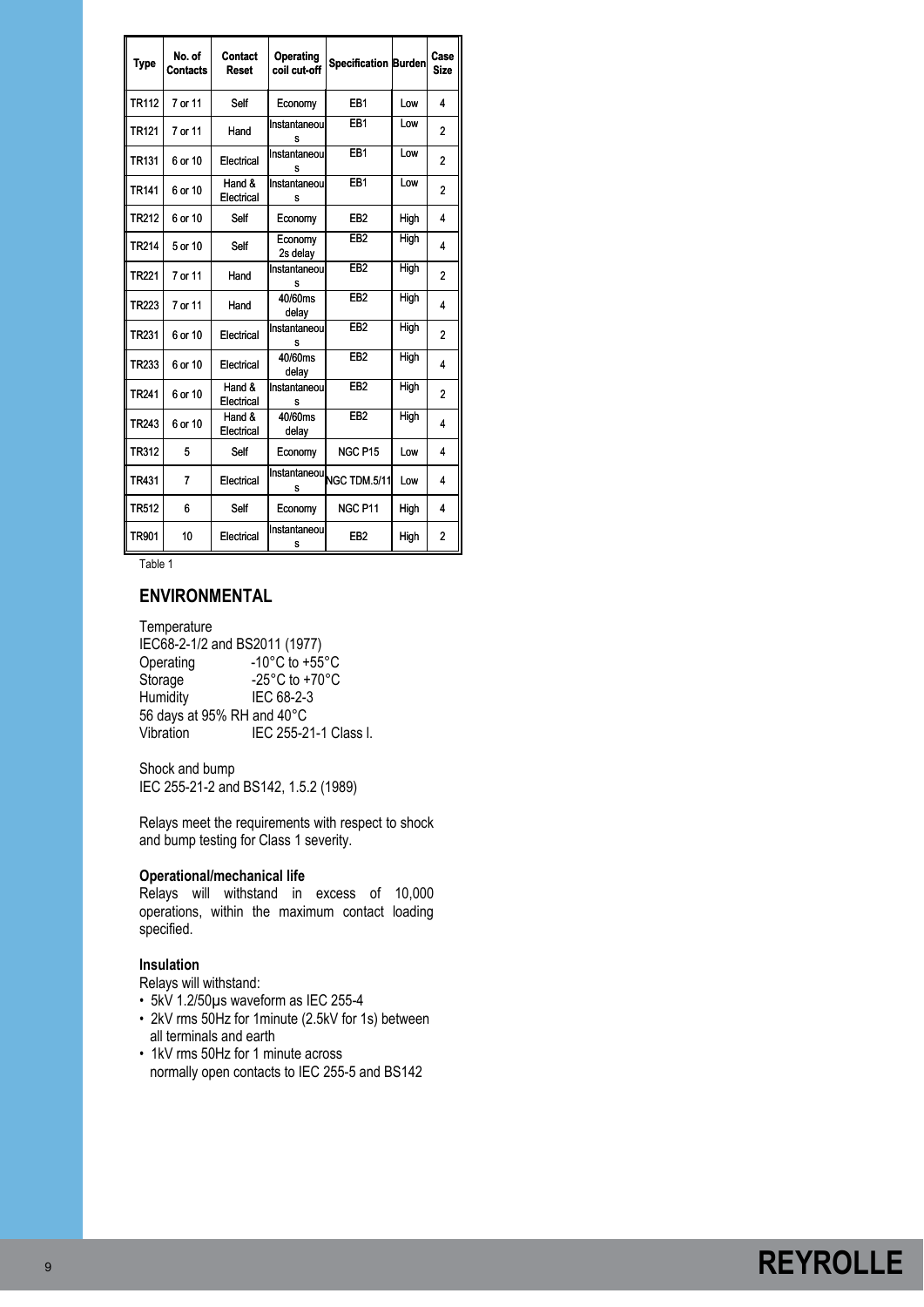# **High Speed Tripping Relays 7PG15 - TR-A Series**

# **FEATURES**

- High speed, positive action
- Can be supplied in modular and drawout type case
- Robust design for a long, reliable, service life

# **DESCRIPTION**

Type TR relays are a range of voltage operated multi-contact attracted armature relays designed to both IEC 255-5 and to BS142. A wide range of models is available to meet the requirements of the electric supply industry.

TR-A2 – High burden to ESI 48-4 EB2 & NGTS 3.6.15, ESI 2.

Table 1 shows the standard relays available.

### **High burden, TR-A2 series**

High burden relays with immunity to capacitance discharge currents. They are also suitable for certain applications where they are remote from the initiation signal.

A high burden also permits reliable operation of current operated series repeat relays. TR relays can be provided with a time delayed economy feature, either instantaneous or time delayed, see Table1.

## **TECHNICAL INFORMATION**

TR-A2 series relays

| Operating time   | 10ms at rated voltage          |
|------------------|--------------------------------|
| Rated voltage Vn | 24V, 30V, 48V, 125V, 240Vd.c   |
|                  | Note. 24V and 240V ratings are |
|                  | not part of ESI 48-4           |
| Operating range  | 50% to 120% of rated voltage   |

Operating coils of self-reset and economy cut-off relays are rated at 120% of rated voltage. All other operate and reset coils are short time rated well in excess of the operating time of their cut-off contacts. Self-reset relays will reset at not less than 5% rated voltage.

Nominal burdens

| Rated Voltage V d.c | TR <sub>2</sub> |
|---------------------|-----------------|
| 30                  |                 |
| 48                  |                 |
| 125                 | < 150           |
| Reset coil          |                 |

Relays with economy circuits reduce to approximately 7W

| l۳                | lile, et i<br><b>Centerio</b> | Roost                 | Contact   Operating  <br>lcell cut-eff |       | <b>Spec Burden Case</b> | Sire |
|-------------------|-------------------------------|-----------------------|----------------------------------------|-------|-------------------------|------|
| 1RA212 (20        |                               | 9d                    | <b>Gommay</b>                          | œZ    | ю                       | k.   |
| n Azil bi         |                               | 94                    | Gommy 2c<br>dday                       | leet. | ш                       | k    |
| irazzi izo        |                               | Had                   | Industry and EER                       |       | ш                       | k    |
| IR AZZI DU        |                               | Had                   | ساقا<br>ddar                           | est.  | нa                      | k    |
| rach bh           |                               |                       | <b>Electrical Instructurescene</b>     | lest  | ю                       | k    |
| IRAZ33 <b>ize</b> |                               | بأليفيه               | 161.<br>dday                           | est.  | н.                      | k    |
| ir va bi          |                               | Had<br>÷<br>dectrical | Industraceae IEBZ                      |       | ш                       | ı    |
| ir Adol bil       |                               | Had<br>٣ł<br>dectical | سلافة<br>بجأنة                         | æ     | kм                      | u    |

Table 1

### **Ratings**

Make and carry continuously: 1250VA a.c. or 1250Wd.c. within limits of 660V and 5A Make and carry for 3 seconds: 7500VA a.c. or 7500Wd.c. within limits of 660V and 30A

### Break:

1250VA a.c. or 100W (resistive) d.c. or 50W (inductive) d.c. within limits of 250V and 5A Maximum rate of operation, 600 per hour Indication TR-A2 relays have a hand reset mechanical flag indicator

# **ENVIRONMENTAL**

| Temperature                   |                                      |
|-------------------------------|--------------------------------------|
| IEC68-2-1/2 and BS2011 (1977) |                                      |
| Operating                     | -10°C to +55°C                       |
| Storage                       | -25 $^{\circ}$ C to +70 $^{\circ}$ C |
| Humidity                      | IEC 68-2-3                           |
| 56 days at 95% RH and 40°C    |                                      |
| Vibration                     | IEC 255-21-1 Class I.                |

### Shock and bump

IEC 255-21-2 and BS142, 1.5.2 (1989). Relays meet the requirements with respect to shock and bump testing for Class 1 severity.

### Operational/mechanical life

Relays will withstand in excess of 10,000 operations, within the maximum contact loading specified, at a rate of 600 operations per hour.

### **Insulation**

Relays will withstand:

- 5kV 1.2/50µs waveform as IEC 255-4
- 2kV rms 50Hz for 1minute (2.5kV for 1s) between all terminals and earth
- 1kV rms 50Hz for 1 minute across normally open contacts to IEC 255-5 and BS142

# **REYROLLE**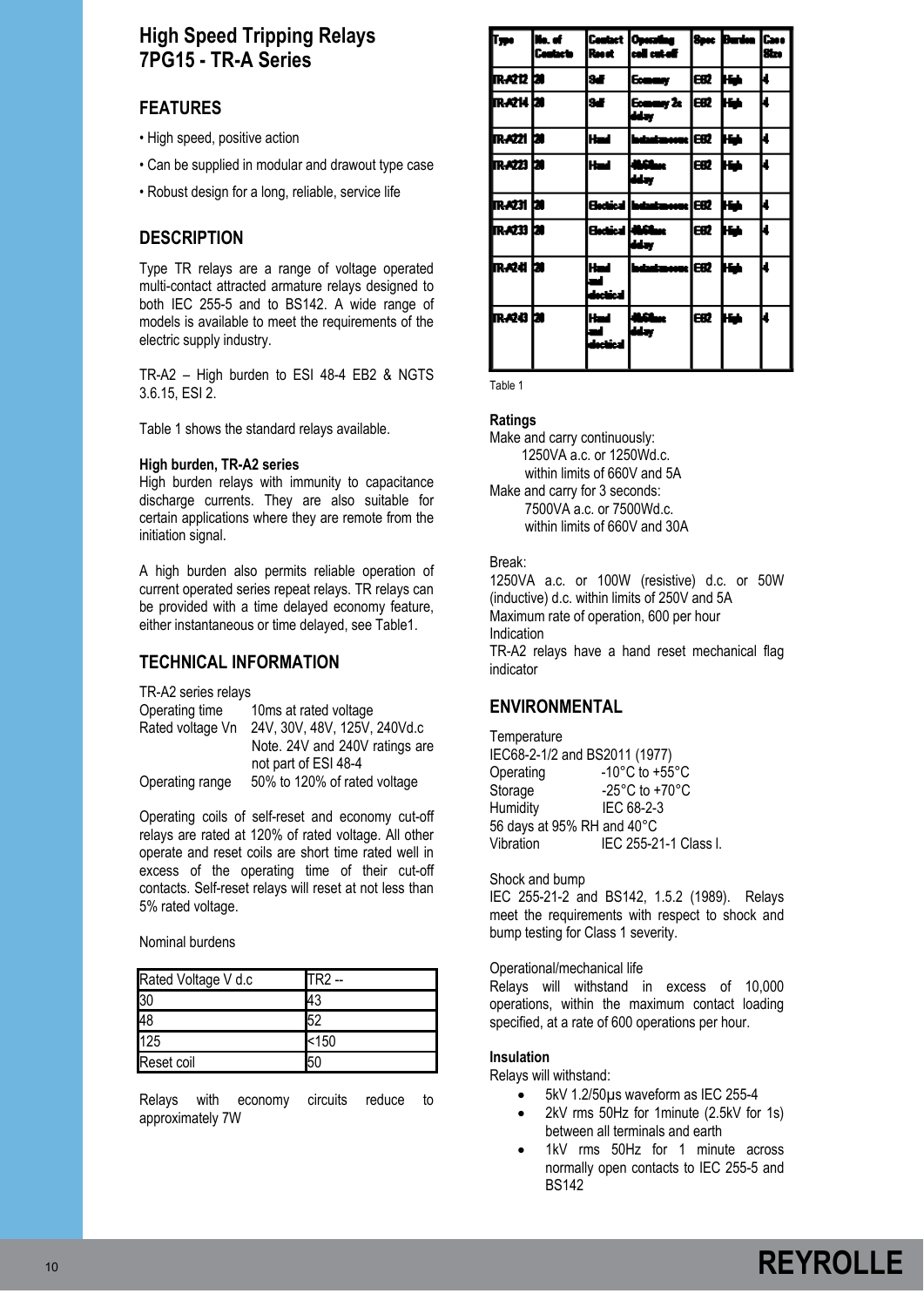# **Over and undervoltage Relay 7PG16 - VR**

# **FEATURES**

- Easy to test and maintain
- a.c. and d.c. models
- Plug bridge settings

## **APPLICATION**

These VR relays provide instantaneous under and over voltage detection for a.c. and d.c. operation. They are suitable for under and over voltage protection in conjunction with protection systems or other plant. They provide reliable operation and cover a wide range of settings.

# **DESCRIPTION**

Type VR relay use the same electro-mechanical assemblies as type AR relays but with the settings required for specific under/over voltage applications. Type VR relays have a consistent, positive action, a long service life and comply with BS 142. Details of the relay are given in Table 1.

# **TECHNICAL INFORMATION**

|             | Rating Measuring voltage         |              |
|-------------|----------------------------------|--------------|
|             | A.C. ranges, 50Hz or 60HZ:       |              |
|             | 63.5V to 69.2V                   | 110V to 125V |
|             | 220V to 250V                     | 380V to 440V |
| D.C. ranges |                                  |              |
|             | 24V to 27V 30V to 34V 48V to 54V |              |
|             | 110V to 125V 220V to 250V        |              |

Rating auxiliary voltage Vx (Required for VR116, VR121 and VR122) Nominal ratings: 24V, 30V, 48V, 110V, 220Vd.c.

Auxiliary voltage operating range 80% to 125% of the nominal voltage

Settings Vs

Variable setting relays have a plug bridge permitting selection of pick-up or drop-off voltage in set steps, see table 1. Fixed setting relays have a factory-set operating voltage within the stated range.

### **Burdens**

Measured supply, see table 1. Auxiliary supply, typically 3 to 5W depending upon the value of Vx.

### **Thermal withstand (continuous)**

Undervoltage 12Vn Overvoltage 1.5Vn or 12Vs whichever is the greater Auxiliary supply 1.25Vx

### **Operating time**

Undervoltage relays: Typically less than 40ms from Vn to switch-off Overvoltage relays:

Typically less than 90ms, 110ms with follower relay at 1.1Vn Accuracy Vs +5% Frequency range (a.c. relays) 50Hz 47Hz to 51Hz 60Hz 57Hz to 61Hz

Contact arrangements

VR115, VR117, VR121, VR123: 2 NO or 1 NO + 1 NC VR116, VR122: 1 NO on the measuring element and 5 contacts on the repeat element in any combination of NO and NC.

### **Contact ratings**

Normal duty contact Ratings Make and carry continuously: 1250VA a.c. or 1250W d.c. with limits of 660V and 5A Make and carry for 3 seconds: 7500VA a.c. or 7500W d.c. with limits of 660V and 30A

### Break:

1250VA a.c. or 100W resistive d.c. or 50W inductive  $(L/R = 0.04)$  d.c. with limits of 250V and 5A

### Indication

A hand reset flag indicator is provided. For undervoltage it indicates on de-energise, for overvoltage it indicates on energisation. Where an auxiliary element is used it also operates the flag.

# **ENVIRONMENT**

| Temperature | IEC 68-2-1 & 2                                       |
|-------------|------------------------------------------------------|
| Operating   | -10 $\degree$ C to +55 $\degree$ C                   |
| Storage     | -25 $\mathrm{^{\circ}C}$ to +70 $\mathrm{^{\circ}C}$ |
| Humidity    | IEC 68-2-3 56 days at 95%                            |
|             | RH and +40°C                                         |
| Vibration   | IEC 255-21-2                                         |
|             |                                                      |

The relays comply with the requirements of BS 142, section1.5.1. 1989, class 1

Shock and bump IEC 255-21-2 Relays meet the requirements with respect to shock and bump testing for class 1 severity.

Operational/Mechanical life Relays will withstand in excess of 10,000 operations

Insulation IEC 255-5 Relays will withstand: 5kV 1.2/50μs between all terminals and case earth and between adjacent terminals. 2kV rms 50HZ for 1 minute between all terminals and earth and between independent circuits

1kV rms 50HZ for 1 minute across normally open contacts

# **REYROLLE**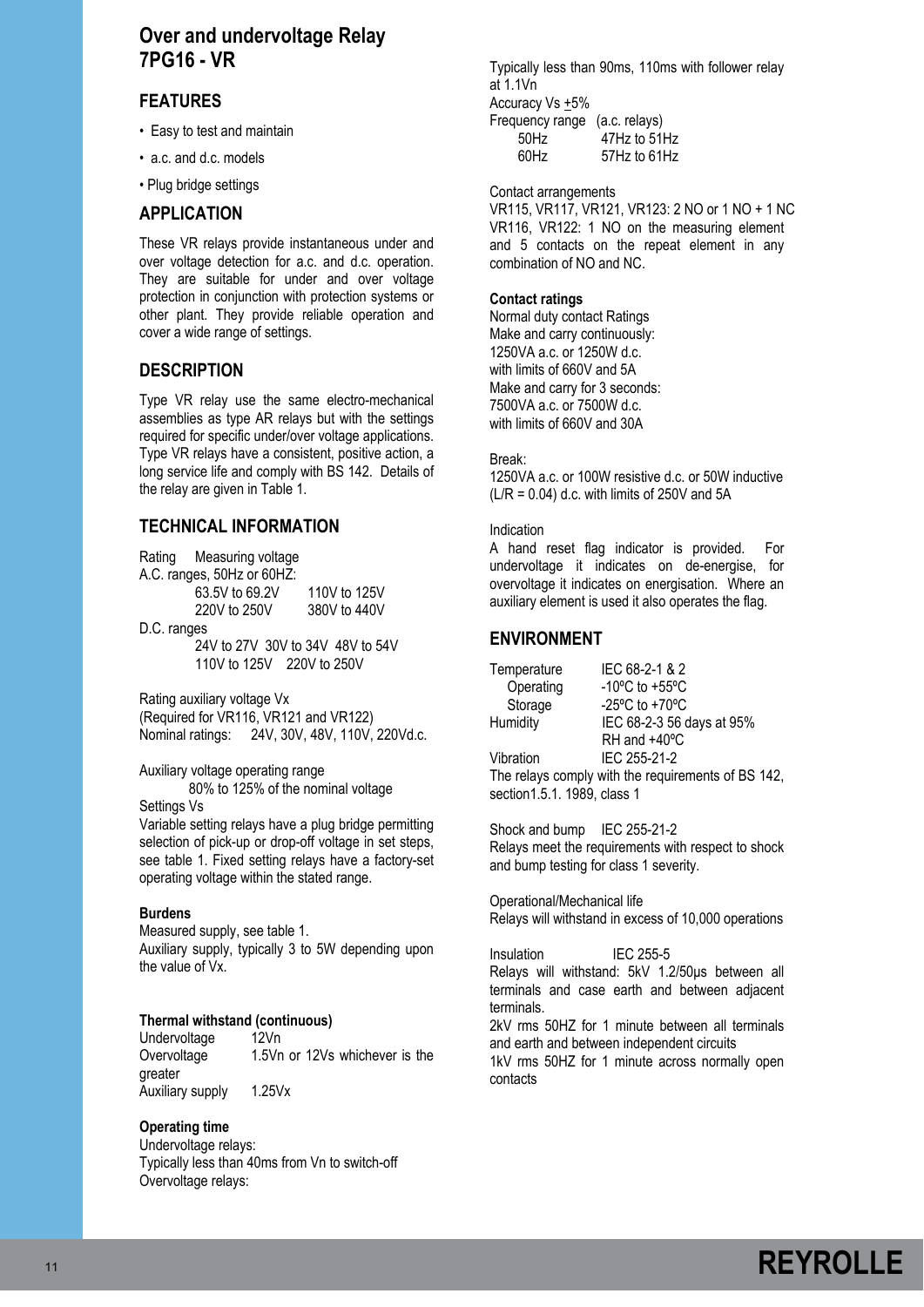

Fig. 1. Typical relay wiring diagram

| Model<br>Duty |              | Setting<br>range | <b>Steps</b> |       | Burden at<br>Vn | Resettina         | pick-up<br>drop-off |  |
|---------------|--------------|------------------|--------------|-------|-----------------|-------------------|---------------------|--|
|               |              | (Vn)             | No.          | Value | (Wor VA)        | (Vn)              | ratio               |  |
| <b>VR115</b>  | overvoltage  | 120%-150%        | $\Omega$     | Fixed | $0.8 - 4.8$ **  | ∢50% Vs           | ⊲50%                |  |
| <b>VR116</b>  | overvoltage  | 120%-150%        | $\theta$     | Fixed | $0.1 - 0.7 +$   | 108%-135%*        | $\geq 90\%$         |  |
| <b>VR117</b>  | overvoltage  | 120%-150%        | 7            | 5%    | $0.5 - 3.3*$    | 450% Vs           | 450%                |  |
|               |              | 120%-180%        | 7            | 10%   |                 |                   |                     |  |
| <b>VR121</b>  | undervoltage | 30% - 63%        | $\Omega$     | Fixed | $1.3 - 3.7$ **  | 85% - 90%         | 33% - 74% *         |  |
| <b>VR122</b>  | undervoltage | 62% - 81%        | $\Omega$     | Fixed | $0.26 - 0.7$    | 68.8% - 90%*      | $\geq 90\%$         |  |
| <b>VR123</b>  | undervoltage | 30% - 60%        | 7            | 5%    | $4 - 6$ **      | $85\% - 90\% + f$ | 33% - 71%*          |  |

Table 1. Model range and characteristics

\* Indicates that the value varies with Vs

\*\* Indicates that the value varies depending upon Vn

† Indicates that the value varies with Vn and Vx

†† Indicates that the value is at the highest setting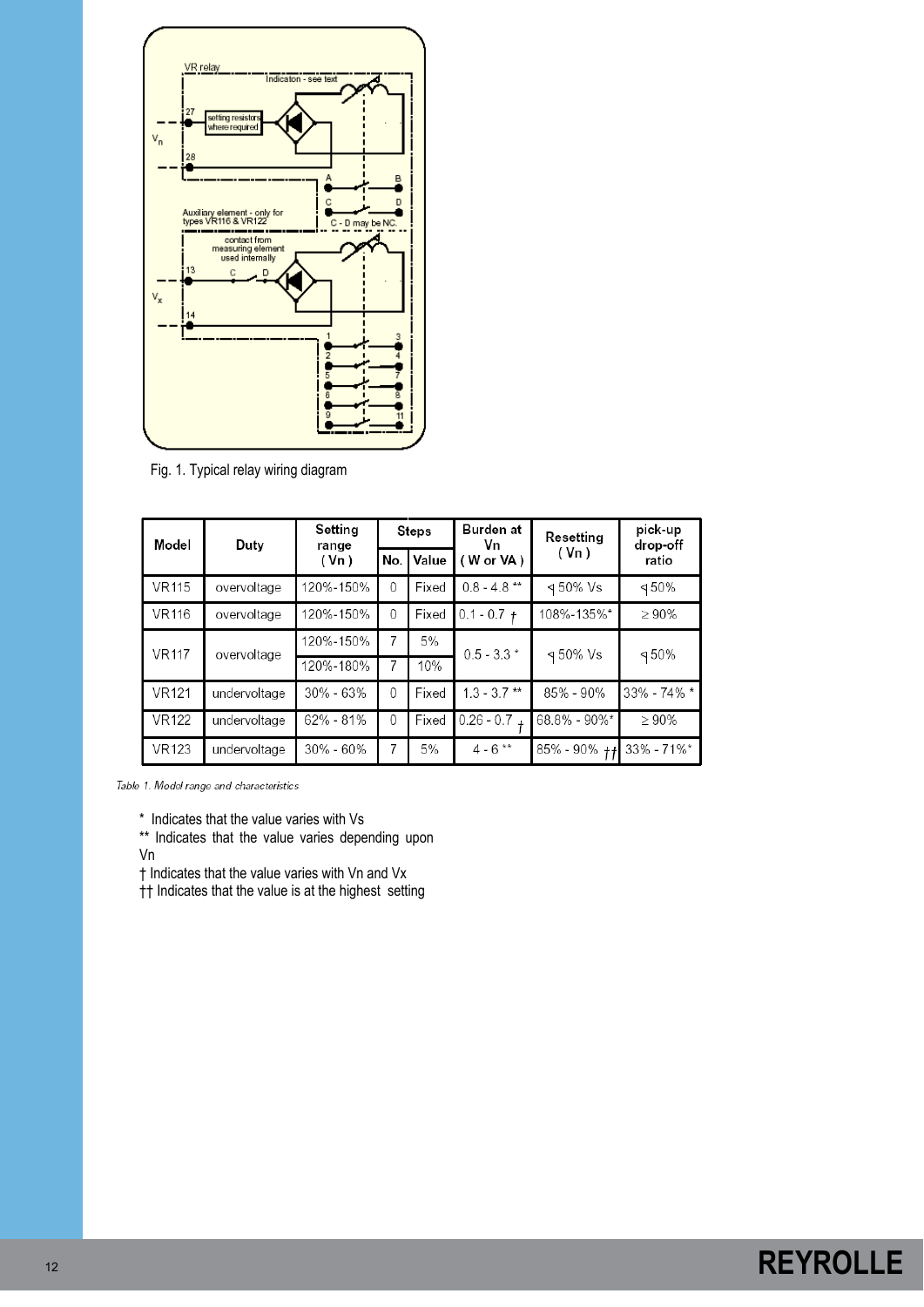# **Intertripping Relay 7PG17 - XR101 & XR102**

# **APPLICATION**

Type XR101 and XR102 are intended for use as intertrip send and receive relays.

XR101 intertrip send complies with ESI 48-4 Class ES1

XR102 intertrip send complies with ESI 41-15 Part 5 (1988)

# **DESCRIPTION**

Type XR relays are developments for specific applications from the AR relay range. They are electro-mechanical relays with a consistent positive action, a long service life and complying with BS142.

XR101 – This relay is supplied with a loose 1500 ohm resistor for wiring in series with the coil. The resistor should be mounted vertically on a steel cubicle or switchgear compartment side sheet.

XR102 – This relay requires a 200 ohm resistor to be wired in series with the coil. As the resistor is a requirement of the overall intertripping scheme detailed by ESI 41-15 Part 5, it is NOT SUPPLIED with the relay.

# **TECHNICAL INFORMATION**

|                                                  | <b>XR101</b> | XR102   |
|--------------------------------------------------|--------------|---------|
| Rating                                           | 125Vd.c.     | 48Vd.c. |
| Operating time                                   | 10ms         | 15ms    |
| Minimum operate current                          | 25mA         | 10mA    |
| Continuous maximum<br>withstand at 40°C ambient. | 143V         | 60V     |
| Maximum burden<br>(including external resistors) | 13W          | 10W     |

Operating Range 50% to 120% of rated voltage

### Thermal withstand

Both relays will withstand 13 times rated voltage for 10 seconds

Contact arrangement XR101 – 2 normally open self reset XR102 – 3 normally open and 1 normally closed self reset

### **Contact rating**

Make and carry continuously 1250VAa.c. or 1250Wd.c. within the limits of 660V and 5A

Make and carry for 3 seconds 7500VAa.c. or 7500Wd.c. within the limits of 660Vand 30A

### Break:

1250VA a.c. or 100W (resistive) d.c. or 50W (inductive) $L/R = 0.04$  d.c. with limits of 250V and 5A

Indication

Both relays are fitted with hand reset flags

Insulation

2kV 50Hz rms for 1 minute:

 Between contacts to earth and to the coil Between any case terminal and earth Between case terminals of independent circuits

1kV 50Hz rms for 1 minute across normally open contacts

### **Temptation**

| In service: | $-10^{\circ}$ C to 55 $^{\circ}$ C |
|-------------|------------------------------------|
| Storage:    | $-25^{\circ}$ C to 70 $^{\circ}$ C |

Mechanical durability

Vibration, relays comply with BS142 section 2.1 category S2 Shock, relays will withstand a 20G shock or impact on the panel without operating



Fig.1. Connection details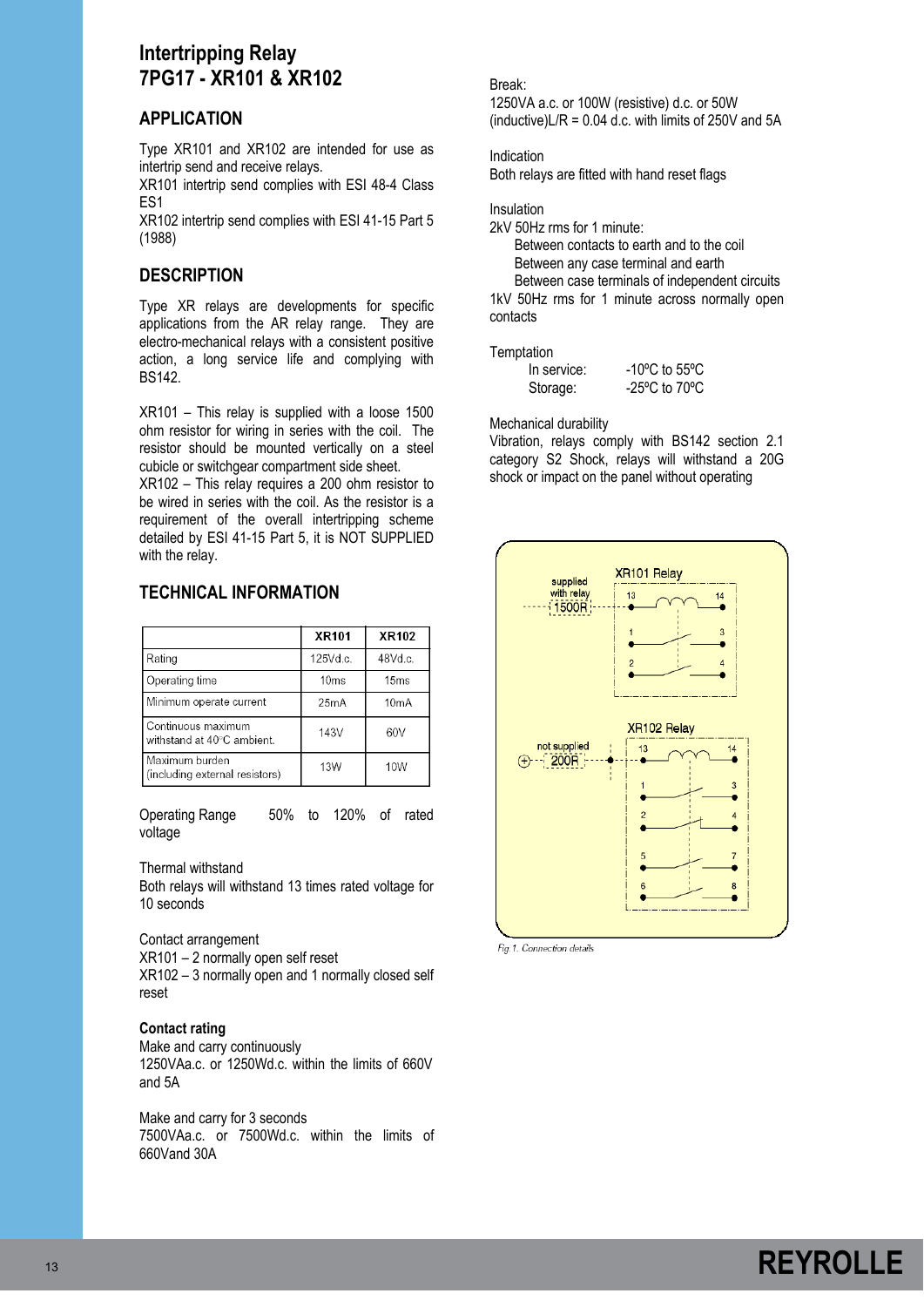

Fig. 2. Dimensions of E2 cases (All dimensions are in mm)

# **REYROLLE**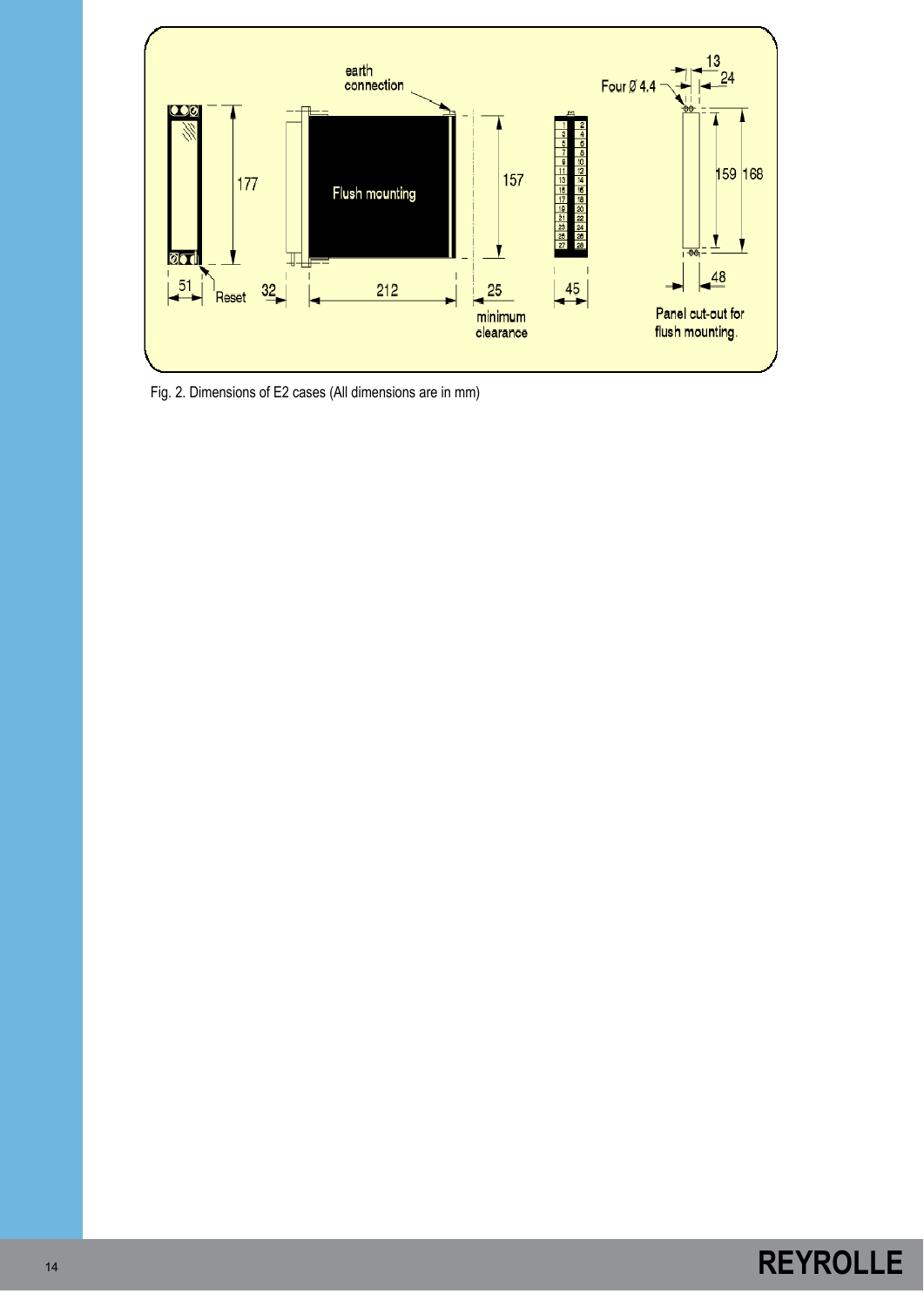# **Interposing Relays – 7PG17 XR105 & XR106, XR205 & XR206**

# **APPLICATION**

Types XR105 and XR106 are intended for the remote control of switchgear and associated equipment over pilot wires with a maximum resistance of 200 ohms. These relays are designed so that they are not susceptible to certain a.c. voltage levels which may be induced onto the pilots wires.

### **DESCRIPTION**

Type XR205 and XR206 are two element versions of the XR105 and XR106 respectively with the same performance. Type XR relays are developments for specific applications from the type AR relay range. They are electro-mechanical relays with a consistent positive action, a long service life and complying with BS142. Type XR105 has no flag indicator, type XR106 has a hand reset flag. Both types are available with a suppression diode across the coil to reduce the effects of the back emf which occurs on switch-off.

# **TECHNICAL INFORMATION**

Rated operating voltage 48V or 125Vd.c. External resistor required for 125Vd.c. operation Operating range. With zero pilot resistance 78 to 125% of nominal rated voltage

With a maximum pilot loop resistance of 200ohm 92 to 125% of nominal rated voltage.

Burden Typically 3.7W for a relay with 4 normally open contacts.

### **A.C. Rejection**

For a 48Vd.c. rated relay, typically 110V 50Hz a.c. Operating time

For a relay rated 48Vd.c. with 4 normally open contacts at rated voltage typically 30ms. With 200ohms pilot resistance less than 80ms. Reset time is less than 35ms

### **Contacts**

2 normally open, 4 normally open or 2 normally open and 2 normally closed self reset. Up to two contacts can have a heavy duty rating by fitting blow-out magnets Normal duty, contact ratings Make and carry continuously 1250VAa.c. or 1250Wd.c. within the limits of 660V and 5A

Make and carry for 3 seconds 7500VAa.c. or 7500Wd.c. within the limits of 660V and 30A

#### Break:

 1250VAa.c. or 100W (resistive) d.c. or 50W (inductive)  $\dot{\text{L}}$ /R = 0.04, d.c. within the limits of 250V and 5A

### **Heavy duty contact ratings**

Make and carry continuously 1250W d.c. within the limits of 660V and 5A Make and carry for 3 seconds 7500Wd.c. within the limits of 660V and 30A Break, see duty curves over the page Indication XR106, hand reset flag Insulation

2kV 50Hz rms for 1 minute

 between contacts to earth and to the coil between any case terminal and earth between case terminals of independent circuits 1kV 50Hz rms for 1 minute across normally open contacts

#### **Temperature**

| In service: | -10°C to 55 °C   |
|-------------|------------------|
| Storage     | $-25$ °C to 70°C |

#### **Mechanical durability**

Vibration, relays comply with BS142, Section 2.1 Category S2.

Shock, relays will withstand a 20G shock or impact on the panel without operating.

Operational/mechanical life, relays will withstand in excess of 10,000 operations with the contact rating stated.

| <b>Epsilon case</b> | Plug-in no. 13<br>case | Small surface mtg<br>case |
|---------------------|------------------------|---------------------------|
|                     | S <sub>2</sub> A       |                           |
| 2                   | S <sub>1</sub> A       | 2                         |
| 3                   | S <sub>2</sub> B       | 3                         |
| 4                   | S <sub>1</sub> A       | 4                         |
| 5                   |                        | 5                         |
| 6                   |                        | 6                         |
| 7                   |                        | 7                         |
| 8                   |                        | 8                         |
| 13                  | DC                     | 13                        |
| 14                  | DC                     | 14                        |

Table 1. case terminal numbers

| Normally closed contact location<br>(Epsilon case terminal numbers) |                                          |    |           |           |  |
|---------------------------------------------------------------------|------------------------------------------|----|-----------|-----------|--|
|                                                                     | $6 - 8$<br>$1 - 3$<br>$2 - 4$<br>$5 - 7$ |    |           |           |  |
| 1 NC                                                                |                                          | NС |           |           |  |
| 2 <sub>NC</sub>                                                     | <b>NC</b>                                | NС |           |           |  |
| 3 NC                                                                | <b>NC</b>                                | NС |           | <b>NC</b> |  |
| 4 NC                                                                | ΝC                                       | NC | <b>NC</b> | <b>NC</b> |  |

Table 2. normally closed contact location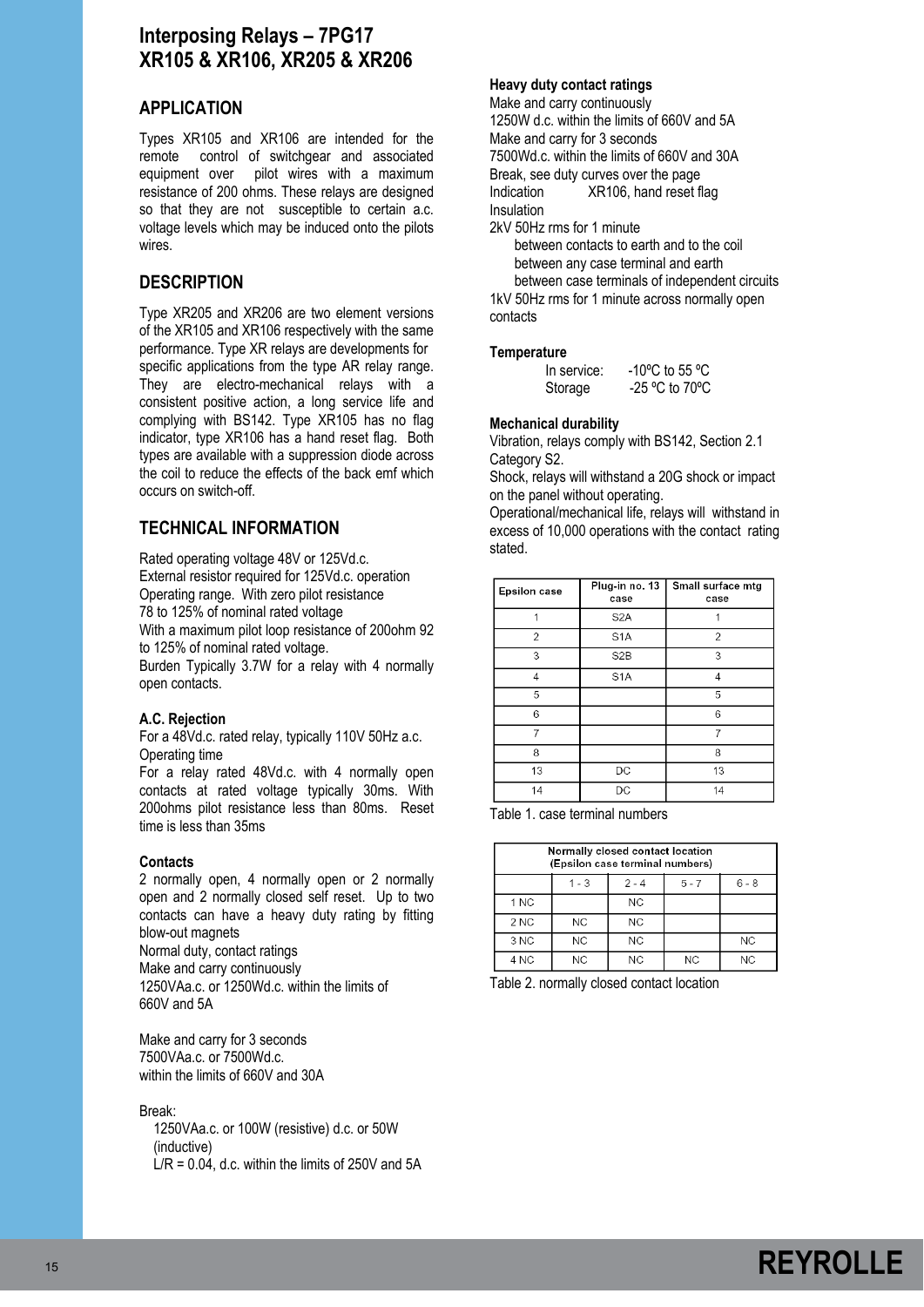| Contact     | Epsilon case terminal numbers |      |               |      |
|-------------|-------------------------------|------|---------------|------|
| arrangement |                               | 3    | 2             | 4    |
| 2 NO HD     |                               | + ve |               | + ve |
| $1$ NO HD+  | Heavy duty                    |      | Standard duty |      |
| 1 NC std    |                               | + ve |               |      |
| 1 NO std+   | Standard duty                 |      | Heavy duty    |      |
| 1 NC HD     |                               |      | + ve          |      |
| $1$ NO HD+  | Normally open                 |      | + ve          |      |
| 1 NC HD     |                               | + ve |               |      |
| 2 NC HD     | + ve                          |      | + ve          |      |

Table 3. polarity of heavy duty contacts

Heavy duty contacts are fitted with blowout magnets and are polarity conscious. In Table 3' +ve' indicates the terminal which must be connected to the supply positive.



Fig.1. connection details for Epsilon case



Fig.2. rating of heavy duty contacts